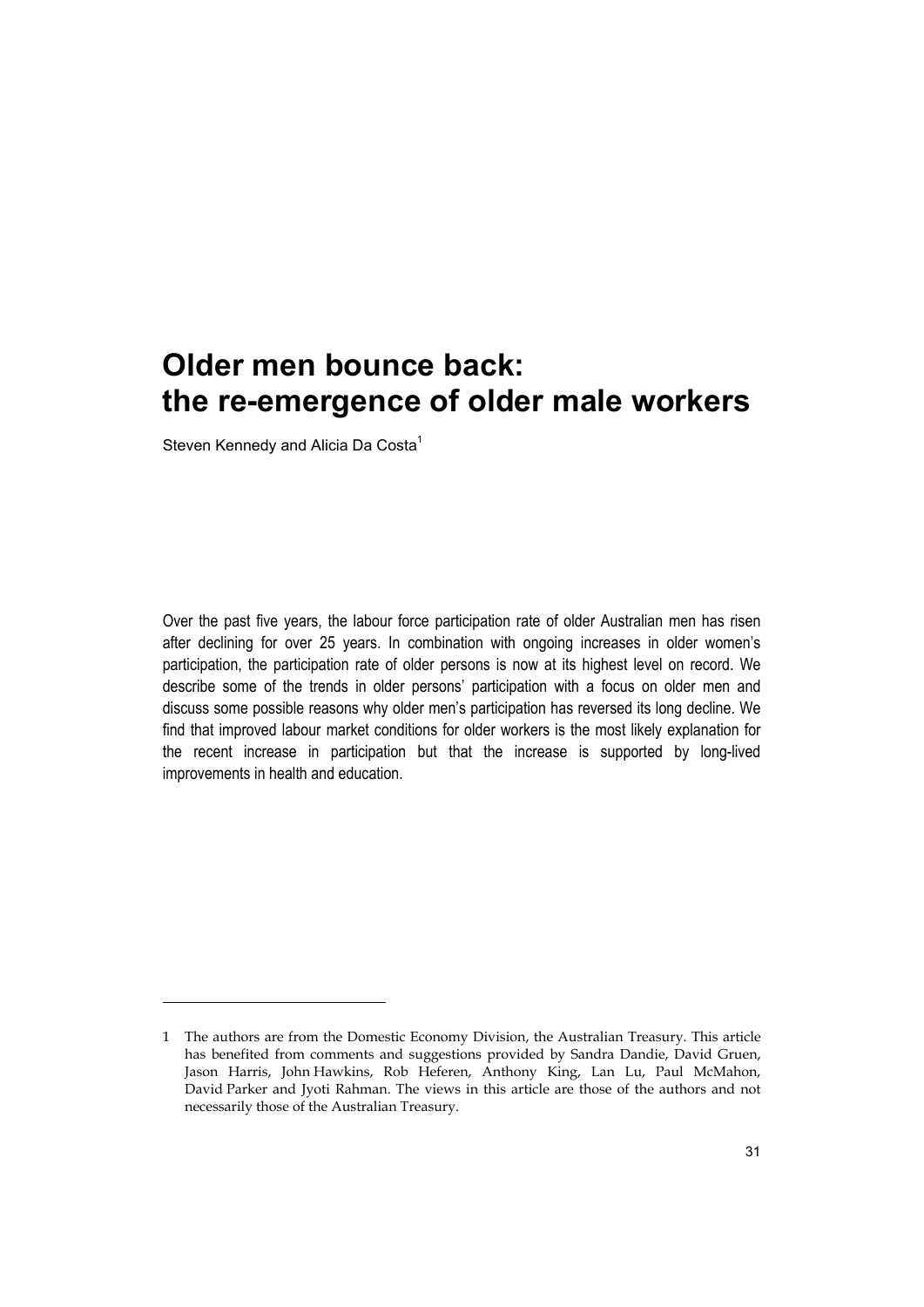## Introduction

Over the past five years, there has been a significant reversal of a long trend in older men's labour force participation. After declining steadily for over 25 years, participation by older men (which we define as men aged 55 to 64 years) began increasing around 2000, to be currently at levels not seen since 1980 (Chart 1). The recent increase is most dramatic for men aged 60 to 64 years, although the increase for men aged 55 to 59 years is also significant. In combination with the continuation of the 30-year upward trend in women's participation, older persons' participation is now at its highest level on record.



**Chart 1: Labour force participation of older persons** 

The re-emergence of older male workers is not just an Australian phenomenon. In the United States, the United Kingdom, Canada and Sweden older men's participation has also increased over the past five to ten years. Along with continuing rises in female participation, older persons' participation rates are rising in all these countries (Table 1).

Note: Estimates for 2006 are based on data available until September 2006. Source: Australian Bureau of Statistics 2006, *Labour Force, Australia, Detailed,* cat. no. 6291.0.55.001, Canberra (ABS Labour Force Statistics); Australian Bureau of Statistics 1978, *The Labour Force, Australia 1978 (including revised estimates from August 1966)*, cat. no. 6204.0, Canberra; authors' calculations.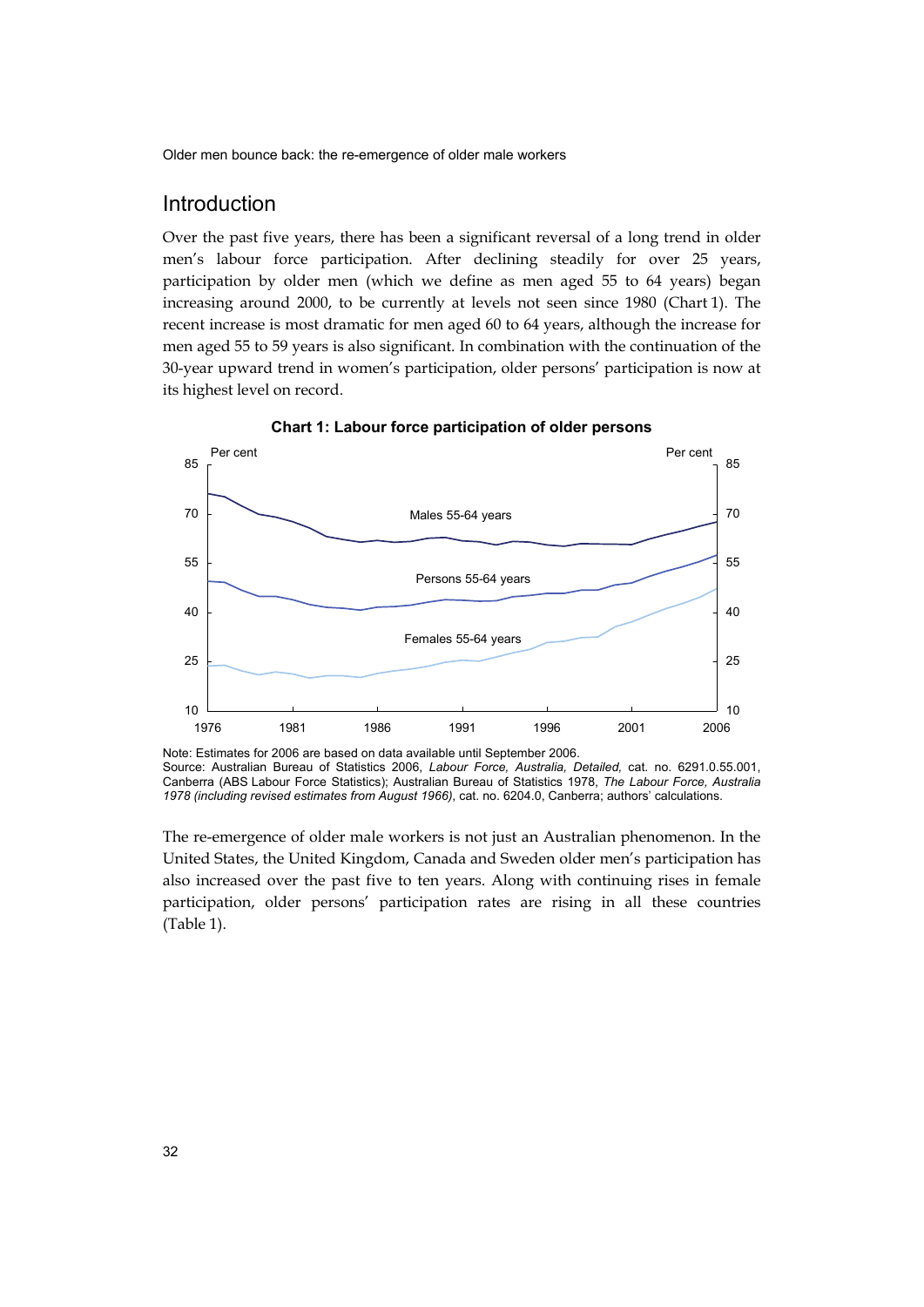|                       | 1985 | 1990 | 1995 | 2000 | 2005 |
|-----------------------|------|------|------|------|------|
| Males (55-64 years)   |      |      |      |      |      |
| Australia             | 61.4 | 62.8 | 61.4 | 60.8 | 66.3 |
| Canada                | 68.8 | 64.0 | 58.3 | 60.7 | 66.7 |
| United Kingdom        | 69.0 | 68.1 | 62.5 | 63.2 | 68.1 |
| <b>United States</b>  | 67.9 | 67.8 | 66.0 | 67.3 | 69.3 |
| Sweden                | 76.0 | 75.5 | 70.9 | 72.6 | 76.4 |
| Females (55-64 years) |      |      |      |      |      |
| Australia             | 20.2 | 24.8 | 28.8 | 35.6 | 44.6 |
| Canada                | 33.4 | 34.9 | 36.2 | 41.4 | 49.4 |
| United Kingdom        | 35.0 | 38.7 | 40.8 | 42.5 | 49.1 |
| <b>United States</b>  | 42.0 | 45.2 | 49.2 | 51.9 | 57.0 |
| Sweden                | 60.0 | 65.8 | 63.9 | 65.9 | 69.2 |
| Persons (55-64 years) |      |      |      |      |      |
| Australia             | 40.7 | 43.9 | 45.2 | 48.3 | 55.5 |
| Canada                | 50.4 | 49.2 | 47.1 | 50.9 | 57.9 |
| United Kingdom        | 51.4 | 53.0 | 51.4 | 52.7 | 58.4 |
| <b>United States</b>  | 54.2 | 55.9 | 57.2 | 59.2 | 62.9 |
| Sweden                | 67.8 | 70.5 | 67.4 | 69.3 | 72.8 |

| Table 1: International comparisons of participation rates for older persons |  |  |  |  |  |  |
|-----------------------------------------------------------------------------|--|--|--|--|--|--|
|-----------------------------------------------------------------------------|--|--|--|--|--|--|

Source: Organisation for Economic Co-operation and Development (OECD) 2006, *Labour Force Statistics, 1985-2005*, OECD Publishing.

What should we make of this development? Are we witnessing the first behavioural responses of employers to ageing populations or does the increase in participation of older persons reflect the different behaviours and preferences of the post-war baby boom generation who started comprising older age groups around the turn of the century?

This article sheds light on these and other questions by describing the recent trends in older Australians' labour force participation and by exploring a number of pathways through which participation may be affected. The focus of the article is on older men's participation, as their trend behaviour has altered most significantly. However, older women's participation is also discussed, particularly as labour force participation decisions are most often made jointly in a household rather than by 'textbook' individuals.

## Describing older persons' labour force participation

-

Underlying the increase in older persons' labour force participation has been a strong rise in part-time participation for men and women.2 For example, around half the overall increase in older women's participation over the past two decades has been in

<sup>2</sup> The full-time participation rate is the share of the population who are employed full-time or unemployed and seeking full-time work, while the part-time participation rate is the share working part-time or unemployed and seeking part-time work.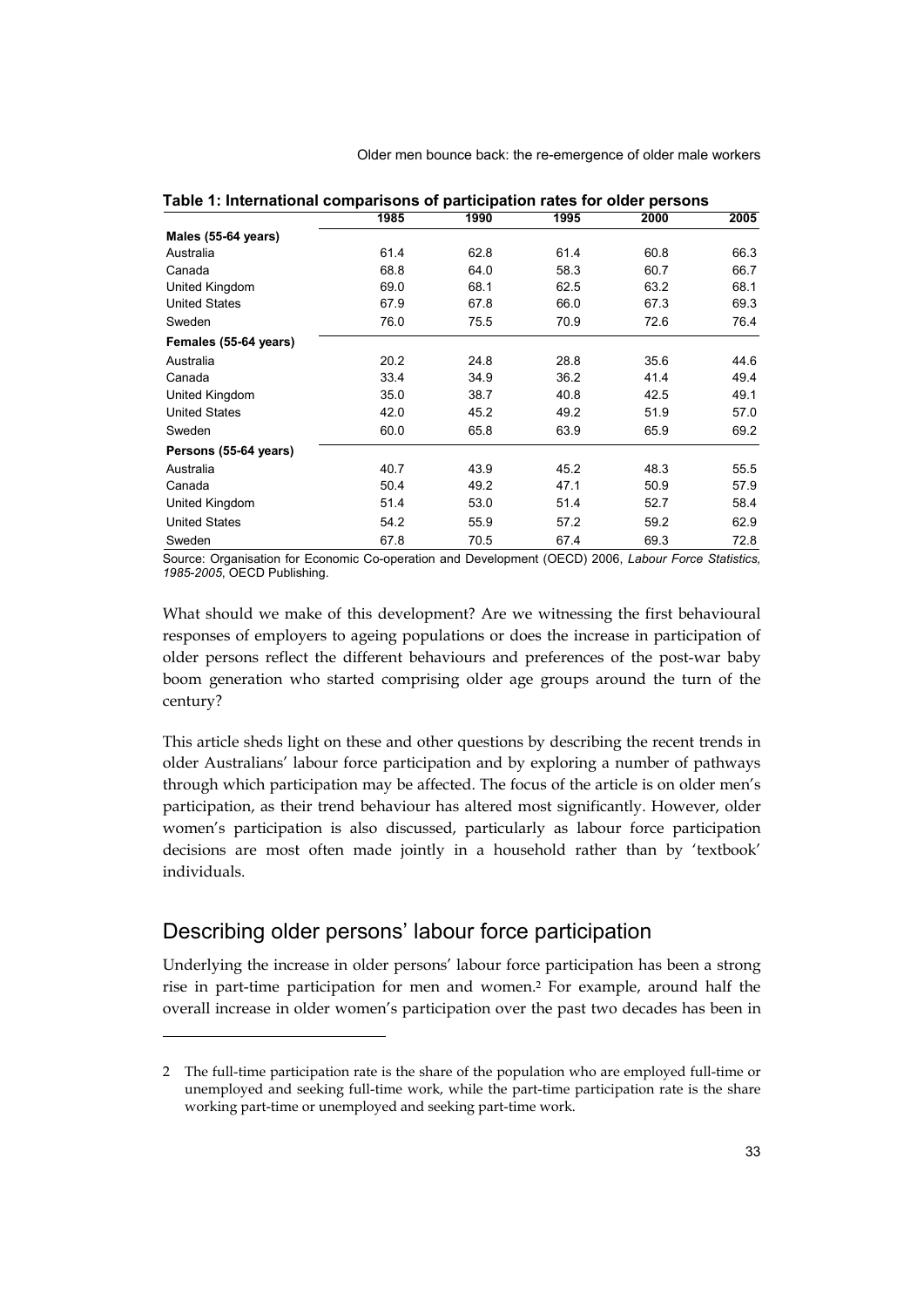part-time participation. The recent increase in older men's participation has also reflected ongoing rises in part-time participation. However, there has also been a significant turnaround in full-time participation, which has driven the overall increase in participation for older men. The recent sharp rise in older men's full-time participation comes after 25 years of falls and is occurring at the same time as part-time participation continues to rise at roughly the same rate as it has over the past two decades (Chart 2).



**Chart 2: Full-time and part-time participation rates for older persons**  Males 55-64 years Females 55-64 years

In combination with low unemployment, the increase in older persons' participation has led to record levels of older persons' labour input. Chart 3 shows two measures of labour input, employment and full-time equivalent employment, both as a share of population. The latter shows that, even after adjusting for the increase in part-time employment, the overall labour input of older persons is still at a record level.

Source: ABS Labour Force Statistics; authors' calculations.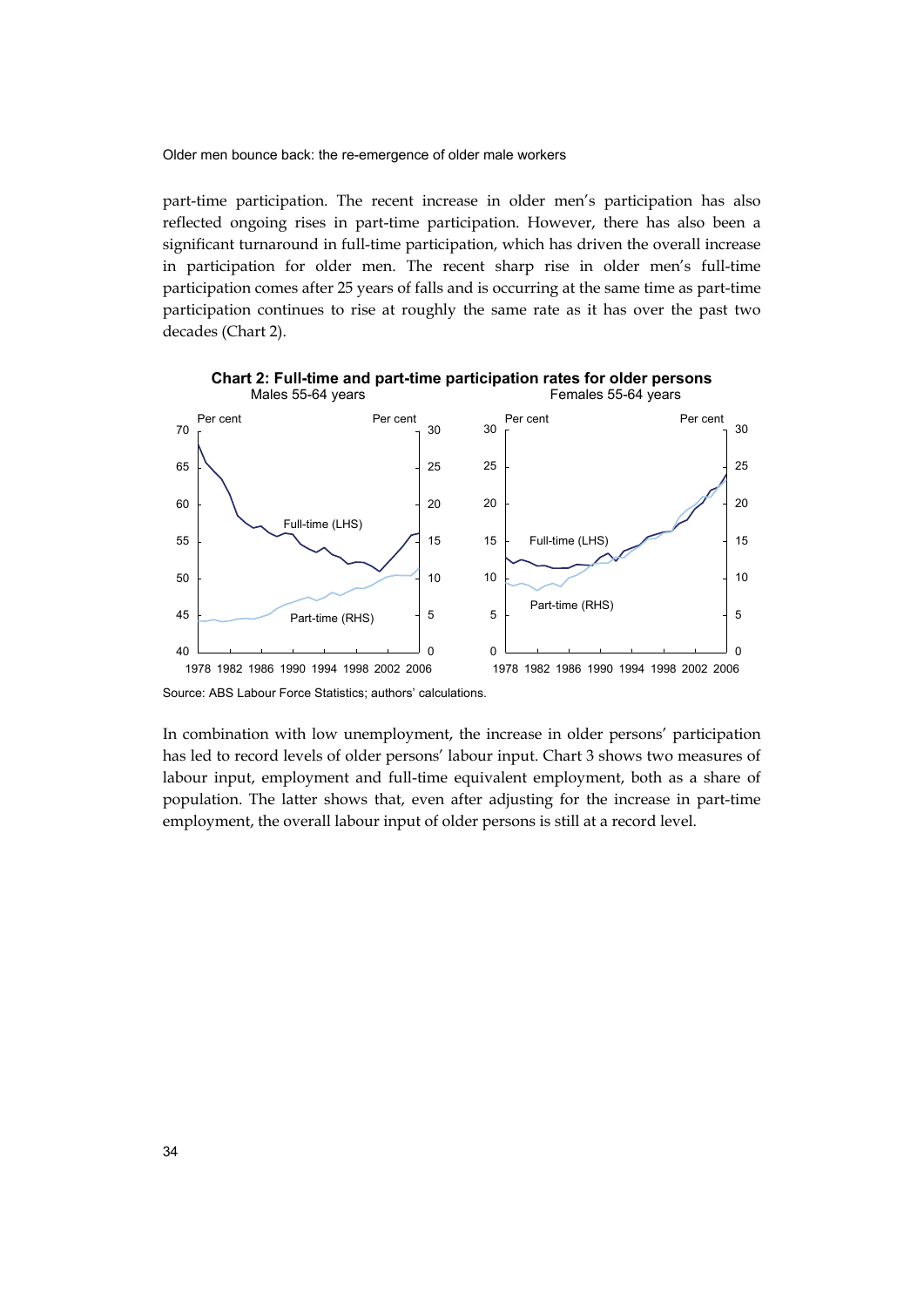

**Chart 3: Employment to population ratios for older persons (55-64 years)** 

Source: ABS Labour Force Statistics; authors' calculations.

Over time, the labour force participation of different age groups reflects the experiences of different cohorts of individuals. Chart 4 shows labour force participation rates across the lifecycle for different (birth) cohorts. For example, the chart shows for men born between 1942 and 1951 their participation at age 15 to 24 years in 1966, then 25 to 34 years in 1976 and so on until they are aged 55 to 64 years in 2006.





Source: ABS Labour Force Statistics; ABS Census; authors' calculations.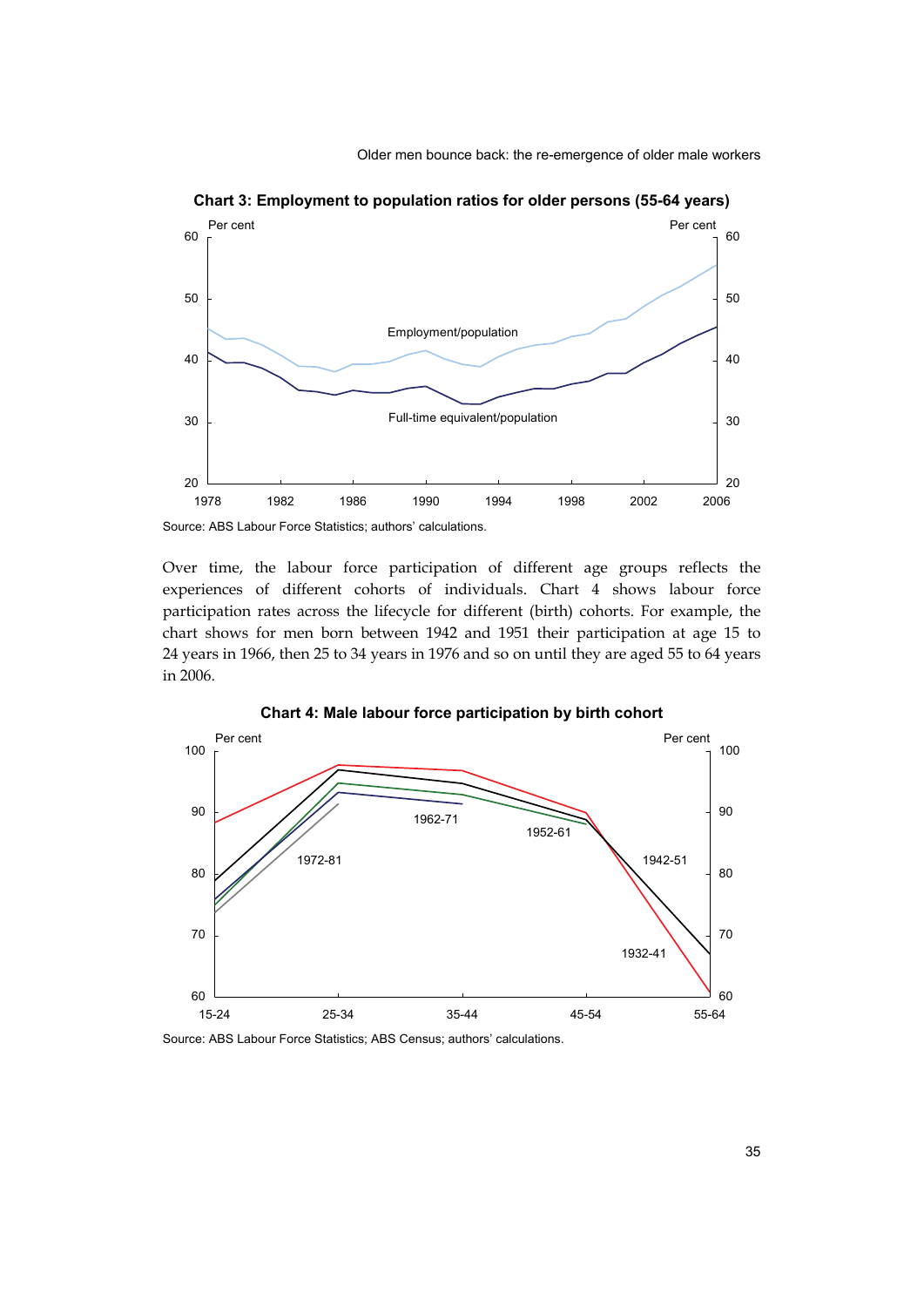The chart shows that younger cohorts of men (men born more recently) have consistently had lower participation than older cohorts.3 However, there has been one significant exception to this pattern of behaviour. In particular, the recent increase in older men's participation does not appear to reflect a time persistent cohort effect that is, where the ageing of a high participation cohort leads to a lift in older age group participation rates. This is reinforced by the fact that the cohort of men born between 1942 and 1951, who currently comprise the 55 to 64 years age group, have higher participation rates than the previous cohort only in the 55 to 64 age range.

In contrast to men, younger cohorts of women have had progressively higher participation rates than older cohorts, which have persisted across the lifecycle (Chart 5). This suggests that the upward trend in older women's participation will persist for some time yet, with higher participation at younger ages likely to lead to higher participation at older ages.



**Chart 5: Female labour force participation by birth cohort** 

Source: ABS Labour Force Statistics; ABS Census; authors' calculations.

-

<sup>3</sup> Ravindiran (2003) found significant 'cohort' effects for men's participation and that these were leading to lower participation.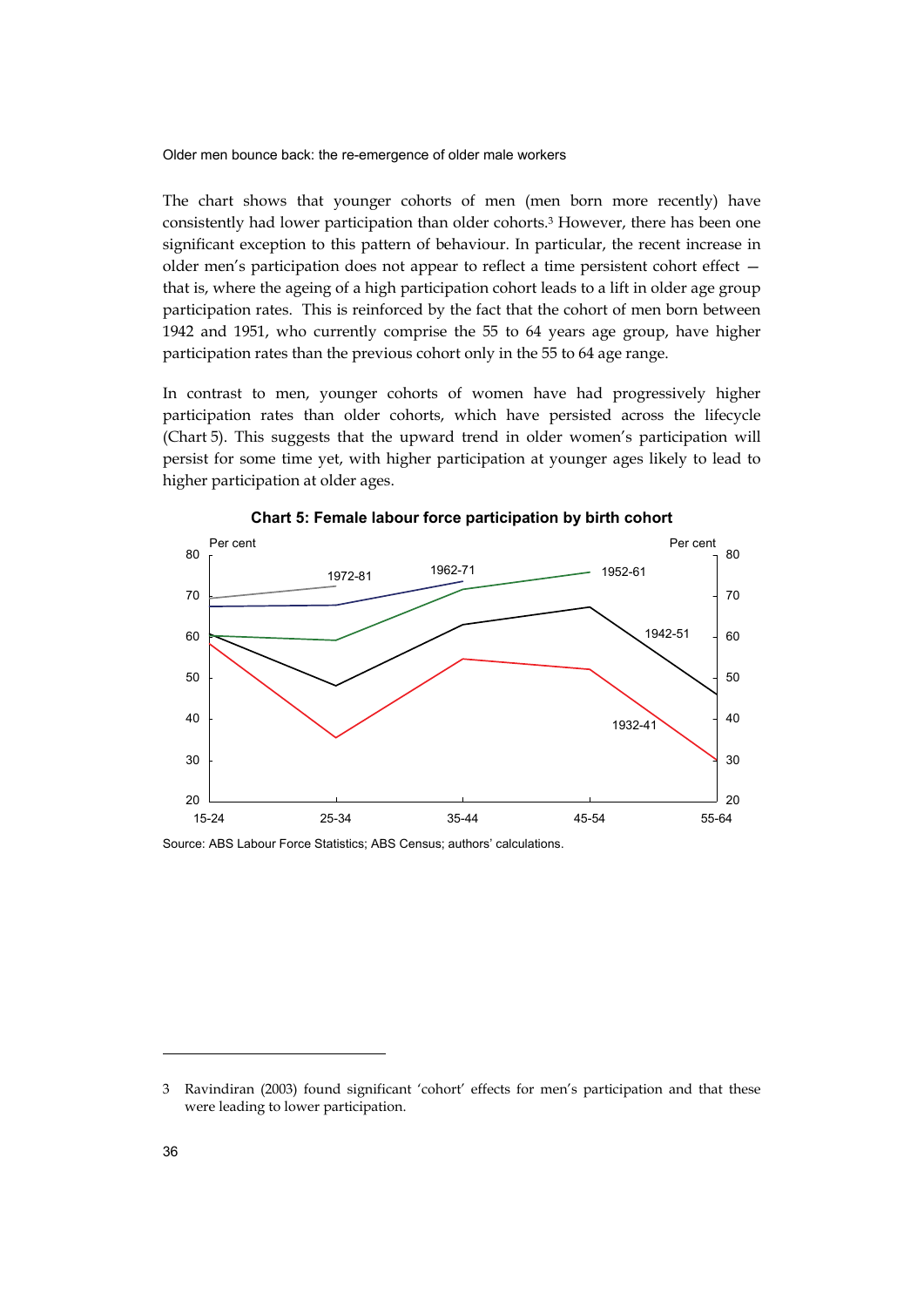### Explaining the recent increase in older men's participation

The possible explanations for the recent increase in older men's participation can be categorised broadly into: supply side explanations including the role of wages and other economic incentives in influencing people's behaviour, and the characteristics of labour; demand side explanations including employers' perceptions about the value of older persons' labour input; and market efficiency and labour dynamics, which characterises the way supply and demand for labour interact.

#### Wages, wealth and pensions

The key economic incentive for people to supply labour is the wage they receive in return. An increase in (real) wages will have two effects. First, as the person has more income, they need to work less to maintain their consumption possibilities; this is called the income effect. Second, as the cost of leisure or earnings forgone from not working increase, people tend to work more, known as the substitution effect. With the two effects working in the opposite direction, the labour supply outcome of an increase in wages is theoretically ambiguous.

In addition to the effect of wages, a person's wealth will also affect their decision to participate in the labour force. This is particularly relevant for older persons where a decision not to participate may effectively represent retirement from the labour force. In this case, people are weighing up their ability to enjoy more leisure now while maintaining a desirable standard of living through their retirement. An increase in wealth would tend to suggest earlier retirement as it essentially reflects the same impact as the income effect associated with an increase in wages.

Over the past five years, there has been a large increase in the wealth of older Australians, reflecting initially the housing boom followed by significant growth in financial wealth driven by the mining boom. This would tend to reduce the participation of older workers and would not explain the recent increase in participation of older men.

Another aspect of income in retirement is the provision of old age public services and pensions. Research published by the OECD (2006) highlights the important role of rules governing access to retirement benefits and the incentives generated by retirement income programmes. For example, the increase in the age pension in Australia through the 1970s is thought to explain a large portion of the ensuing drop in the participation of men aged 65 years or more (Merrilees 1983). Moreover, the fall in participation of men aged 60 to 64 years in the early 1980s was influenced by World War II veterans qualifying for the war service pension. Over the past 10 years, there have been no large changes in the relative value of or access to age pensions for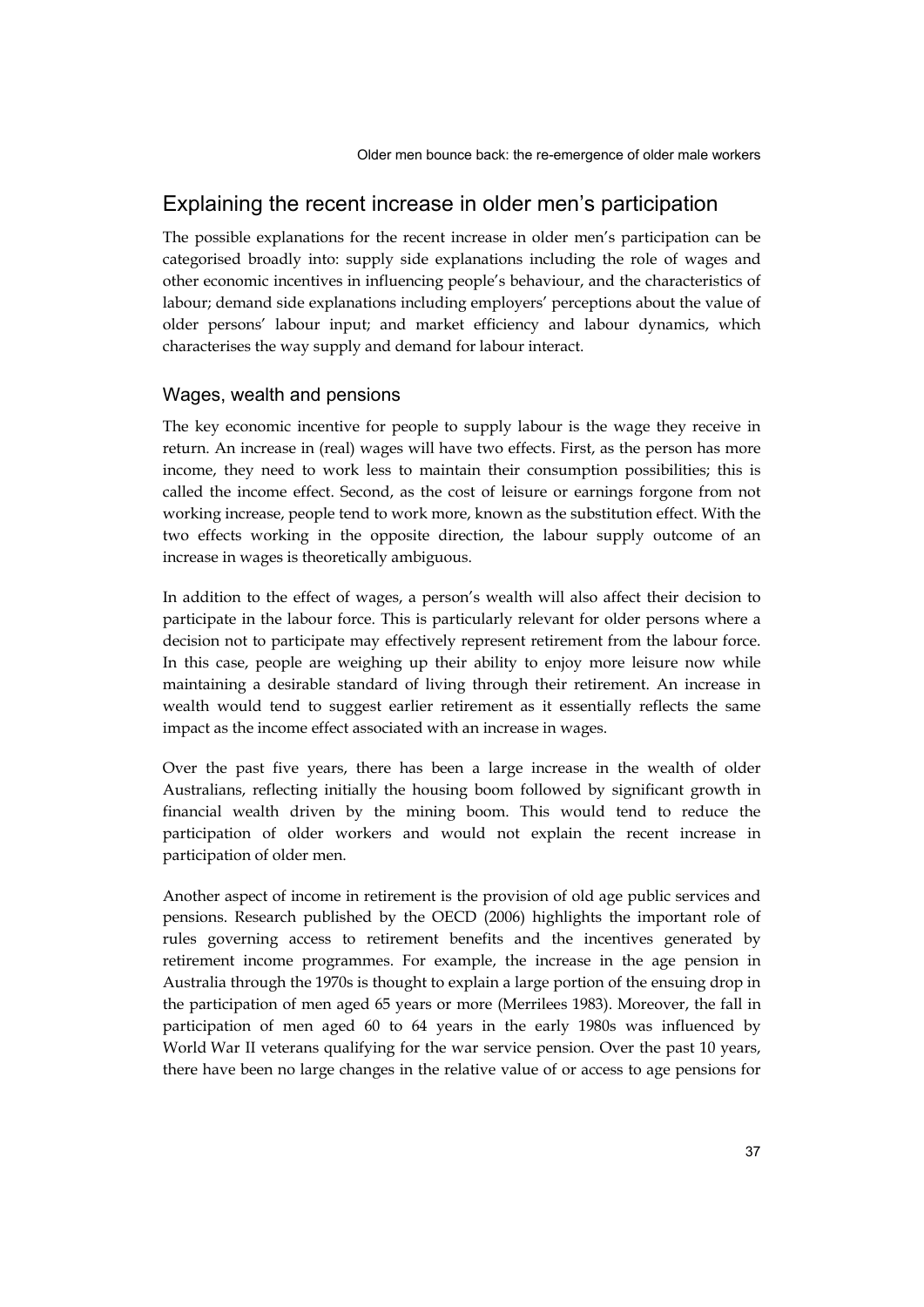males, which suggests that the age pension has not been an important factor in explaining the recent increase in older men's labour force participation.

Access to other pensions such as the Disability Support Pension (DSP) has clearly affected the participation of older males. Over the 1980s and 1990s the number of men on the DSP aged between 50 and 64 years rose to a peak in 1996 of 15.3 per cent of the age group. The proportion of men aged 50 to 64 years on the DSP stabilised around the mid-1990s and has been falling steadily since late 1990s. Recently, there have been changes to the DSP, which tighten access and encourage workforce participation. While these changes are probably not yet having a large effect on participation, they may be playing a small role.

Recent policy changes to taxation and superannuation access may also provide incentives for older persons to remain in the workforce longer. The Mature Age Worker Tax Offset, introduced in July 2004, provides an annual tax rebate for persons aged 55 or over who choose to remain in the workforce. From July 2005, persons aged 55 years or over have access to their superannuation in the form of a non-commutable pension while still working. Additionally, from 1 July 2007, superannuation benefits will be tax free or subject to a reduced rate of tax after age 60.

#### Worker and household characteristics

Poor health is the most commonly cited reason why people retire from the labour force. The 2003 HILDA survey found that 42 per cent of people aged 45 years or more cited medical advice or health reasons as the primary reason for retiring or partly retiring. With the average health of the population improving over time, we would expect participation to rise in older age groups. However, this long-lived change is likely to be at best only a small part of the recent increase in older men's participation and does not explain the long-term decline that preceded the increase.

It is well established that people with higher educational qualifications participate more in the labour force. Kennedy and Hedley (2003) show that the labour force participation of men with some post-school qualifications is around 10 percentage points higher than for those without post-school qualifications for most age groups. As the labour force becomes more highly educated, we would expect the participation of older workers to increase although, as for many of the supply side explanations, this would not explain the earlier longer-term decline in men's participation and the recent increase.

Decisions to either retire or continue to participate in the labour force are most often made jointly in a household. Around 75 per cent of people aged 55 to 64 years are married. The increase in women's labour force participation may be positively affecting men's participation. In this case, men may be choosing to continue working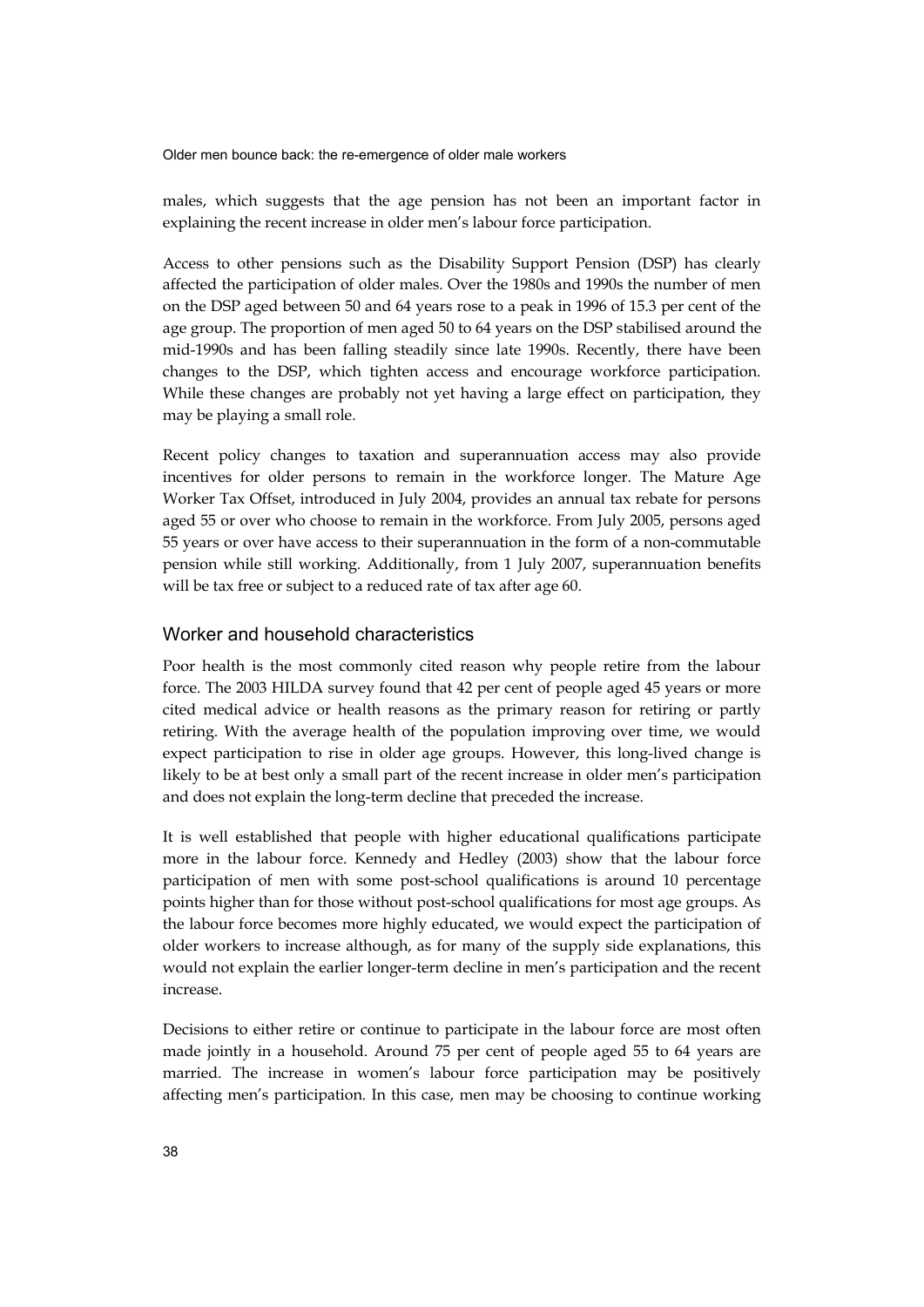while their spouses work and then retire together. With married women on average around 2 to 3 years younger than their spouses (Qu 1998) and with women's participation increasing over many years, this may be beginning to affect men's participation.

Countering this effect may be the substitution of one household member's labour income for another. If households are deciding that they have enough income with one member working, and the younger female partner finds maintaining employment easier, then increasing female participation could have tended to reduce male participation. As one might have hoped, 'there appears to be compelling international evidence of an important effect of the value that spouses place on spending time with each other on joint retirement decisions' (Borland 2005). In other words, the positive effects of women's participation on men's participation are likely to dominate the negative effects.

An important reason for why older men may be participating more in the labour force is a change in preferences. Baby boomers (those born between 1946 and 1962) have progressively comprised a larger portion of the older age groups since 2000. Baby boomers may be taking a different attitude to working in their later years and they may have a different set of income expectations for retirement. That is, they expect to live longer and in better circumstances than previous generations. The size of this effect is hard to gauge although it is striking that the improvement in older men's participation began as baby boomers began entering these age groups.

#### Demand for older male workers

Many studies of older men's participation focus on supply side aspects such as the economic incentives to supply labour. However, some studies find an important role for demand side factors. O'Brien (2000) finds that hidden and high unemployment rates were an important aspect of falling older men's participation over recent decades.

Chart 6 shows unemployment rates for older men over the past 20 years and it is clear that older men were particularly adversely affected by the rise in unemployment during the early 1990s recession. The comparison between unemployment rates for older men and those aged 25 to 54 years is especially stark, and illustrates that the early 1990s marked a nadir for older males in terms of labour market outcomes. For the rest of the population, it was more of a repeat of the unemployment experience of the early 1980s.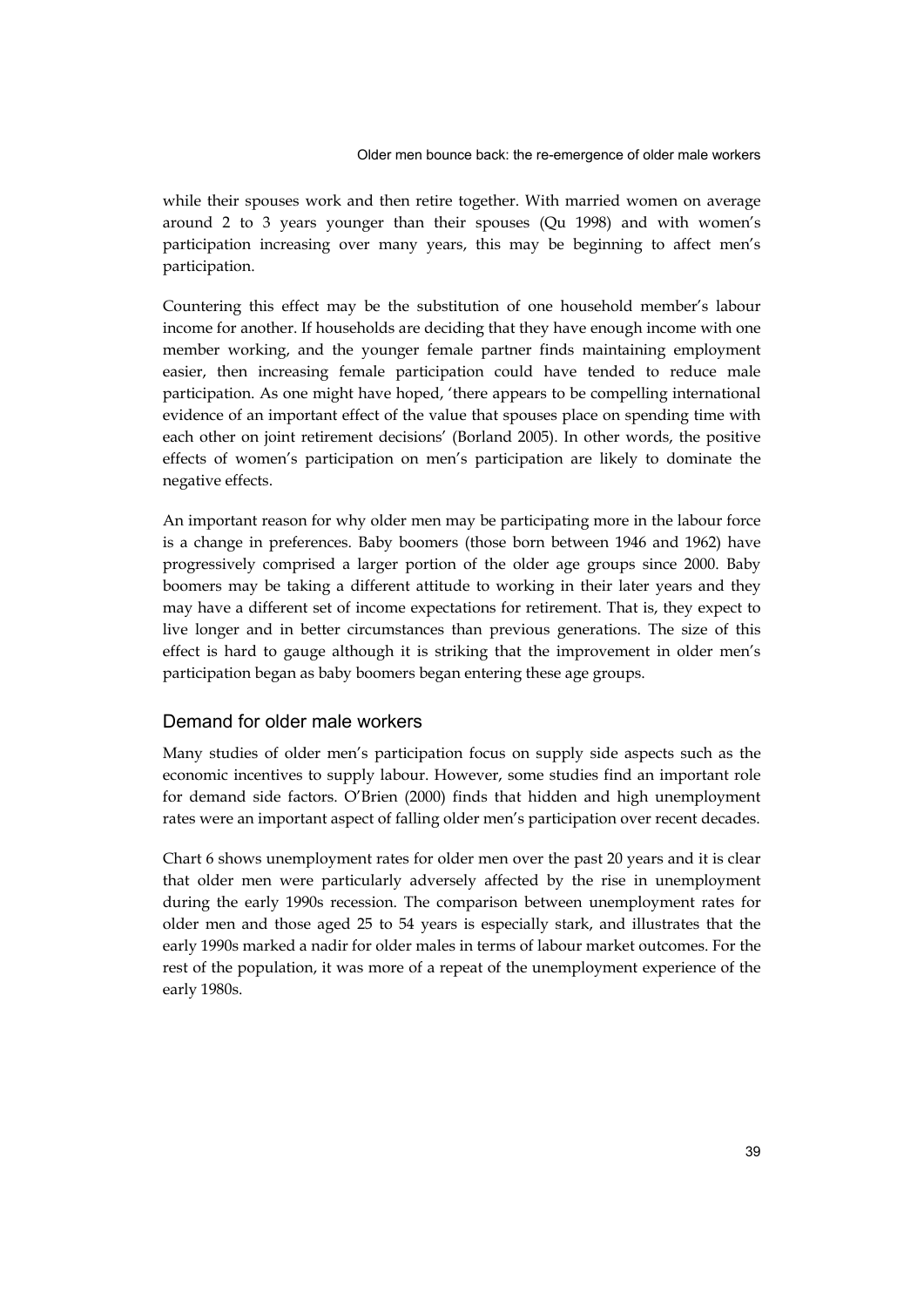

**Chart 6: Unemployment rates** 

In part, very high older male unemployment rates reflected a succession of large structural changes to the Australian economy through the 1980s, as inefficient and protected industries were swept away and competitive industries emerged. Unfortunately for older men, the industries most affected by both the recession and structural changes were those where they tended to be employed. For example, between 1989 and 1995 employment in the manufacturing industry fell by 8 per cent, with, in 1989, manufacturing accounting for around 21 per cent of older men's employment. This situation was further exacerbated by the fact that it was more difficult for older men to re-train and find other employment compared with younger men.

Unemployment rates for the general population are at 30-year lows; those for older men are even lower, which highlights the dramatically improved labour market conditions for these workers. Adding further to this point, these unemployment rates are being achieved by older men while their participation rates are rising.

Attitudes and employers' preferences also play a role in older men's participation in the labour force. The existence of legislation in a number of countries to prevent discrimination based on age is evidence of these factors at play (OECD 2006). A number of studies have shown that employers consider older workers to be less productive (see Borland 2005 for a review of recent studies). To date, there has only been limited evidence of a change in attitudes toward older workers, although initiatives by organisations such as the Business Council of Australia in promoting the value of older workers are a sign of change.

Source: ABS Labour Force Statistics; authors' calculations.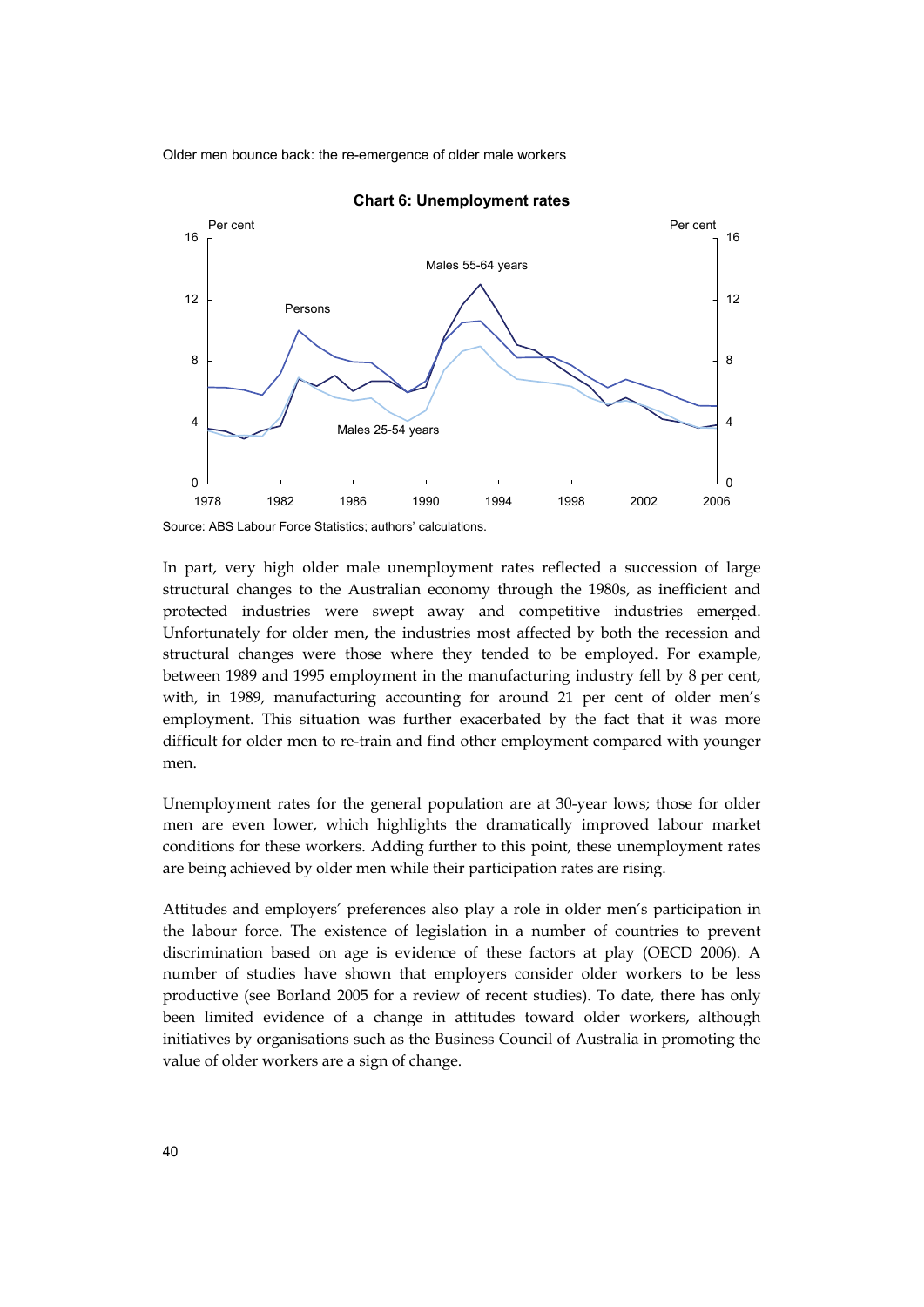#### Labour market efficiency and dynamics

We noted earlier that there have been substantial long-term changes in the structure of employment for older men, with part-time employment becoming increasingly prevalent until more recently. While the recent turnaround in older men's participation reflects significantly improved outcomes for full-time participation, the long-term increase in part-time work may still reflect the preferences of older workers. That is, they may prefer part-time work as part of a transition to retirement. This is supported by ABS data for 2005, which show that for men aged 25 to 54 years working part-time, around 41 per cent would like more hours of work compared with around 24 per cent for those aged 55-64 years.

An aspect of the older work force is their increased propensity to leave the labour force if they are retrenched (Borland and McDonald 2001). While recent data on the retrenchment of older workers are not readily available, we can examine labour force flow data to see if fewer older workers have been moving labour force states or in particular, been exposed to spells of unemployment. Chart 7 shows that there has been a fall in the flow from employment to unemployment for older men. This suggests that the recent strength in the labour market has reduced employment exit rates and has lessened the potential for opportunistic or unplanned retirement; that is, retiring once one loses one's job.



**Chart 7: Flows of older men from employment to unemployment (55-64 years)** 

Source: ABS Labour Force Statistics; authors' calculations.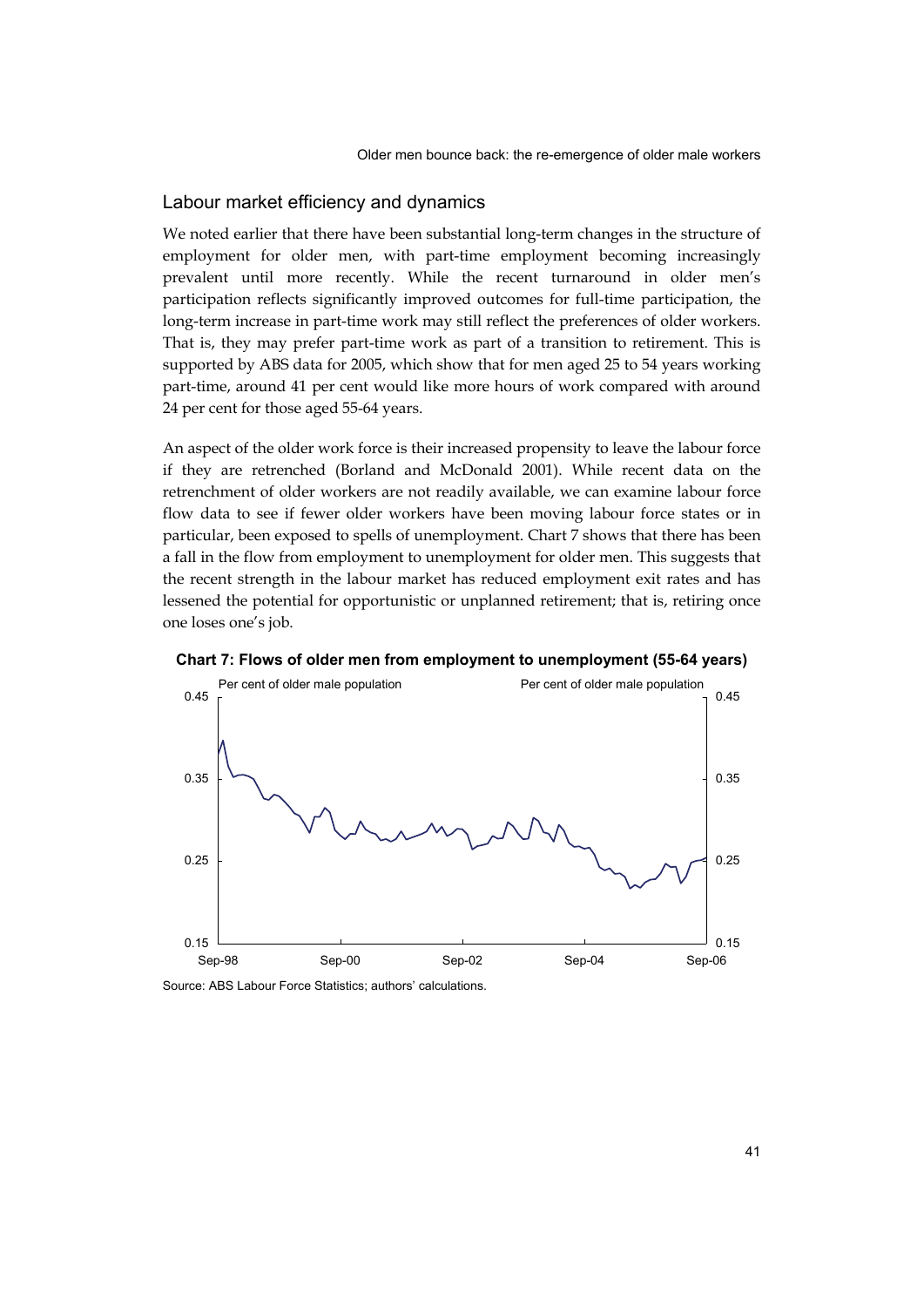## Summary

The recent increase in older persons' labour force participation is a welcome development and bodes well for the improved circumstances of older persons both now and when they retire. It is also a positive sign for future economic growth as Australia's population continues to age. Moreover, recent policy changes to taxation and superannuation access should support ongoing increases in older persons' participation.

There are many reasons for the increase in participation of older persons and, in particular, the recent increase in older men's participation. The general improvement in labour market conditions for older men, especially in full-time employment outcomes, appears to be playing an important role. In combination with long-term factors such as improving education and health, we may well see even higher participation rates among older Australians in the future. It is noteworthy that despite the participation rates of older Australians being at record levels, they have not yet reached the levels of a number of countries including the United States, United Kingdom, Canada and Sweden.